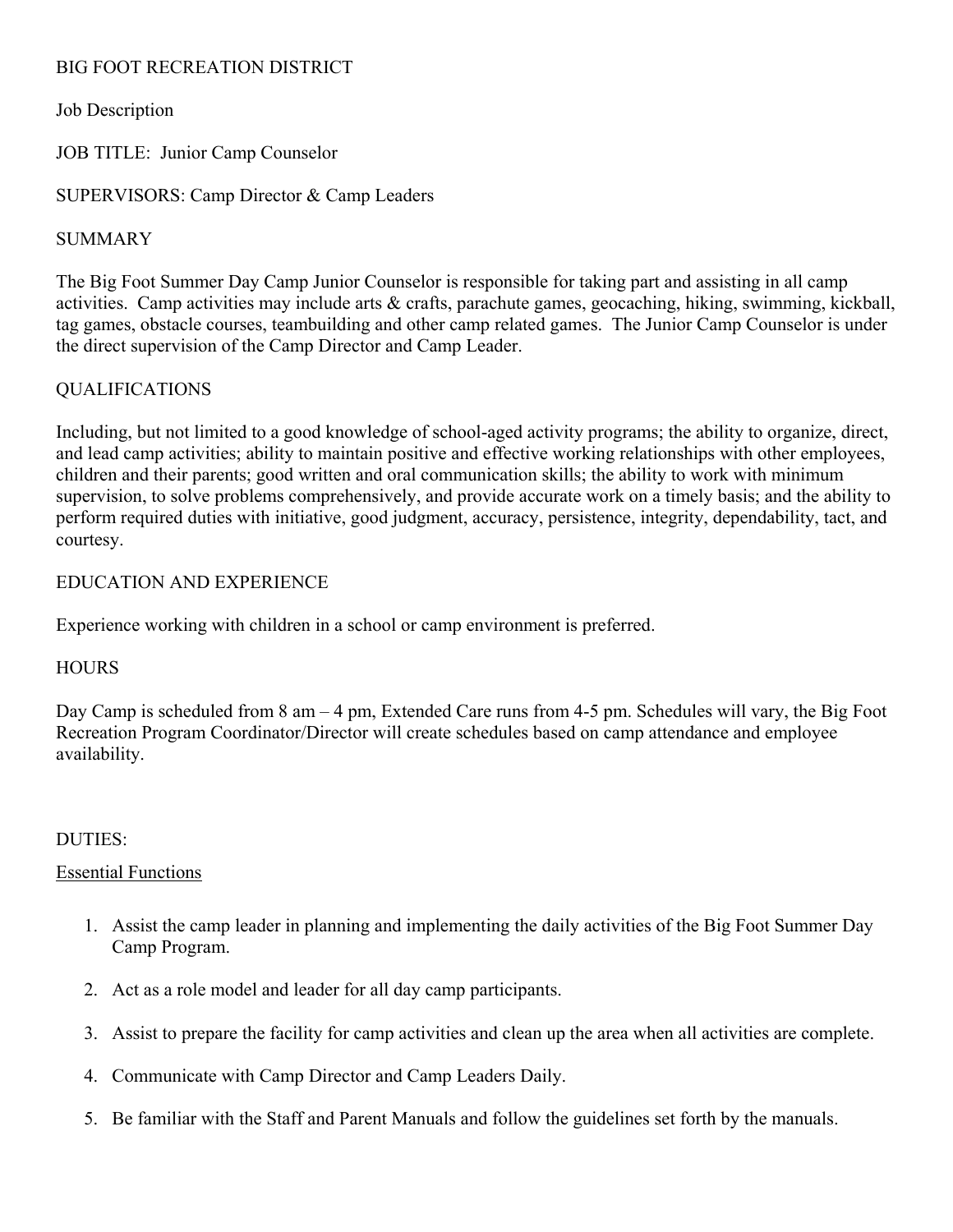- 6. Help compile and maintain binder of campers' emergency information, and bring the binders to with on walks, trips to the beach, etc.
- 7. Complete and turn in Incident/Accident Report Forms, discipline reports, and other required paperwork.
- 8. Dispense medication as needed and log into the Medication Record.
- 9. Work directly with the children by leading or supervising them in planned activities.
- 10. Administer First Aid and CPR as needed (training is provided).
- 11. Attend all required staff meetings, trainings, and workshops.
- 12. Maintain a clean and organized work environment.
- 13. Perform the job in compliance with District policies, procedures, work rules, and the employee handbook.
- 14. Perform the job safely in compliance with District safety rules and procedures.

## PYCHOLOGICAL CONSIDERATIONS

- 1. Employee should be able to maintain a positive working relationship with other employees.
- 2. Employee must be able to work and maintain composure in high periods of high activity and in emergency situations.
- 3. Employee must have the ability to communicate effectively with other staff, and children and their parents.

#### PHYSICAL DEMANDS